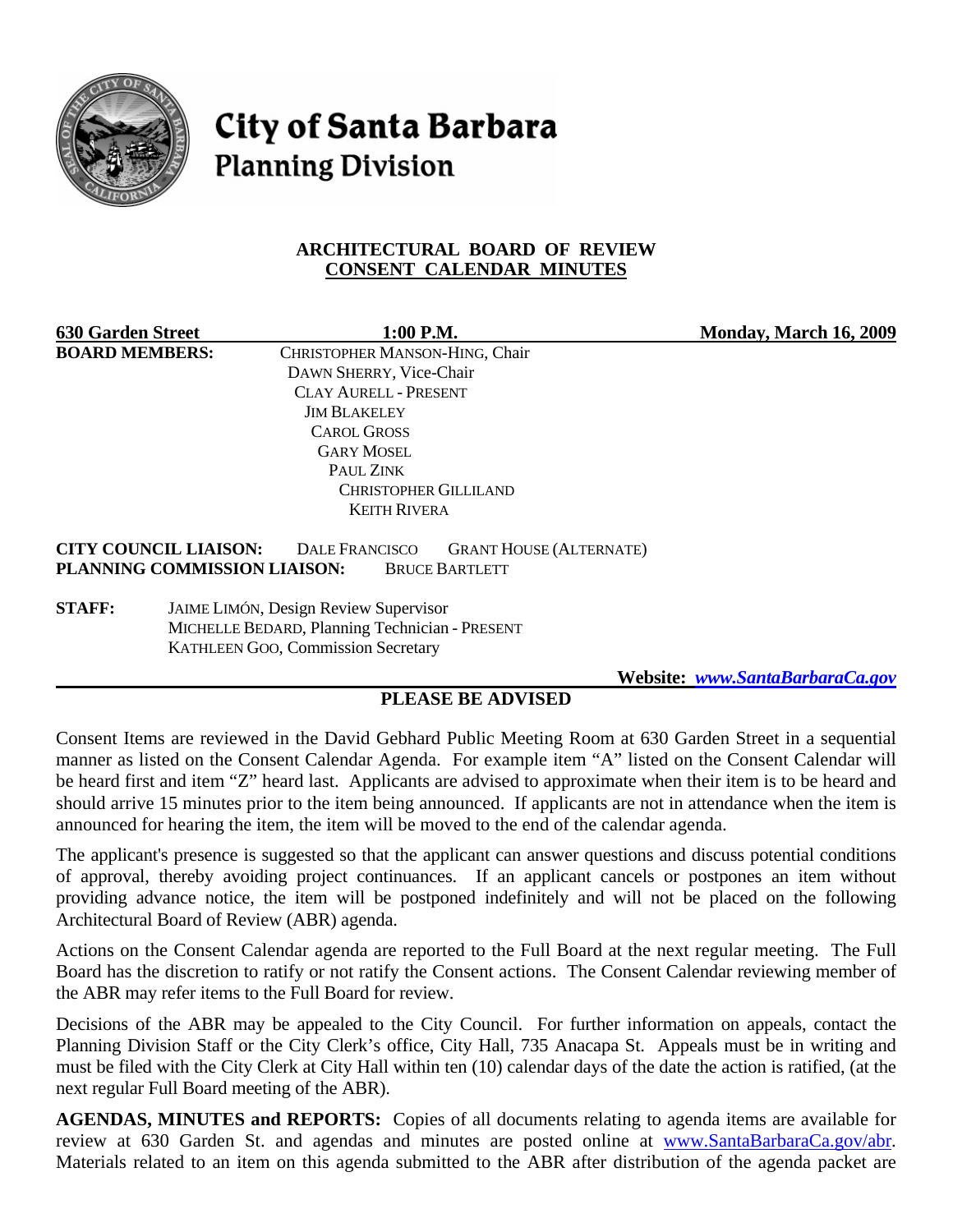available for public inspection in the Community Development Department located at 630 Garden St., during normal business hours. If you have any questions or wish to review the plans, please contact Michelle Bedard, at (805) 564-5470 between the hours of 8:30 a.m. to 4:00 p.m., Monday through Thursday, and every other Friday or by email at [mbedard@santabarbaraca.gov.](mailto:mbedard@santabarbaraca.gov) Please check our website under City Calendar to verify closure dates.

**AMERICANS WITH DISABILITIES ACT:** In compliance with the Americans with Disabilities Act, if you need special assistance to gain access to, comment at, or participate in this meeting, please contact the Planning Division at 805-564-5470. If possible, notification at least 48 hours prior to the meeting will enable the City to make reasonable arrangements in most cases.

**POSTING:** That on Thursday, March 12, 2009 at 4:00 p.m., the Agenda was duly posted on the indoor and outdoor bulletin boards at the Community Development Department, 630 Garden Street, and online at [www.SantaBarbaraCa.gov/abr](http://www.santabarbaraca.gov/abr).

**PUBLIC COMMENT:** Any member of the public may address the Architectural Board of Review Consent Representative for up to two minutes on any subject within their jurisdiction that is not scheduled for a public discussion before the Board on that day.

# **REVIEW AFTER FINAL**

# **A. 617 GARDEN ST C-M Zone**

| Assessor's Parcel Number: 031-152-030 |                                                        |
|---------------------------------------|--------------------------------------------------------|
| <b>Application Number:</b>            | MST2002-00257                                          |
| Owner:                                | SB Mental Health Assoc.                                |
| Applicant:                            | Ann Marie Cameron                                      |
| Architect:                            | Hochhauser & Blatter                                   |
| Agent:                                | Suzanne Elledge Planning and Permitting Services, Inc. |
| Applicant:                            | Carl Steinberg                                         |

(the proposed project would consist of a mixed-use development, proposed by the Santa Barbara Mental Health Association, containing 25 low income affordable apartment units for downtown workforce housing, 26 very-low income units for MHA clients, a 4,991 square foot MHA office, a 5,262 square foot Fellowship Club for MHA clients, and a 2,822 square foot office/conference facility intended for governmental agencies or non-profit organizations. A total of 110 parking spaces would be provided in a two level parking garage, including maintenance of 35 spaces for City employees and 6 spaces for the Alano Club. The existing 1,160 square foot office building, four apartment units, 5,212 square foot athletic club and City employee parking lot would be demolished. The discretionary applications required for this project are a Development Plan Approval, Final Community Priority Designation, Lot Line Adjustment, Lot Area Modification and Parking Modification. The project received Planning Commission Approval on 1/27/05 (Resolution No. 006-05).)

## **(Review After Final to replace the pavers with asphalt at the Cota Street horseshoe alley. Approval is subject to a letter from the arborist regarding permeability and impacts to adjacent redwood tree per a condition of the Planning Commission Resolution No. 006-05.)**

A letter in opposition from Paula Westbury was acknowledged.

## **Approval of Review After Final with conditions:**

- **1.** Revise the plan to correct proposed condition to remove the pavers and replace with asphalt paving.
- **2.** Under-tree plantings and irrigation are to comply with the arborist letter from Randy Mudge, dated December 3, 2003, and letter received from the landscape architect, Randy Mudge, dated March 16, 2009.
- **3.** Provide irrigation specifications and plantings on the site plan.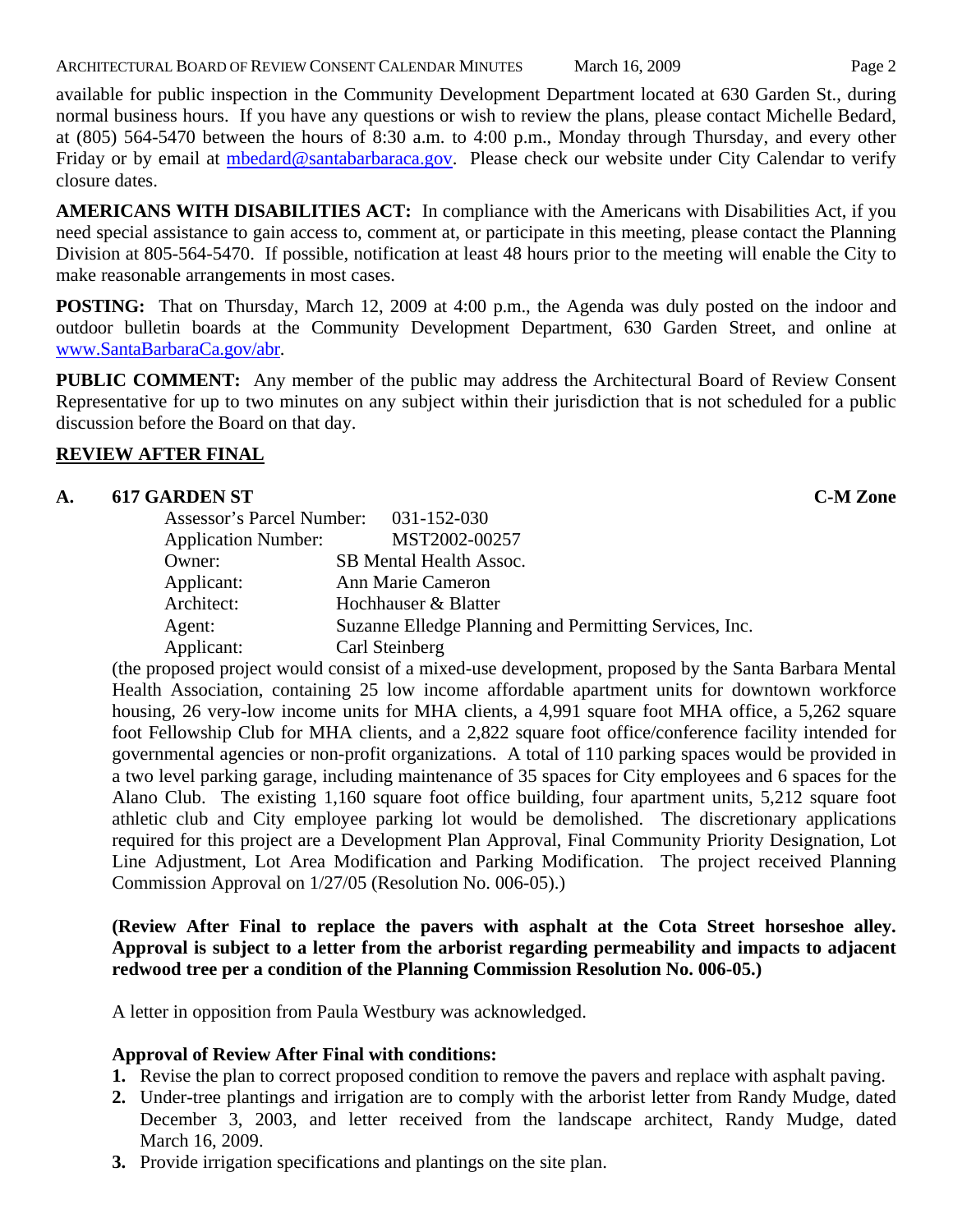### **NEW ITEM**

### **B.** 25 S CALLE CESAR CHAVEZ M-1/SD-3 Zone

Assessor's Parcel Number: 017-113-027 Application Number: MST2009-00103 Owner: D. M. Ortega Hill Partnership Applicant: Lash Construction

(Proposal for minor site improvements to an existing industrial site to include the addition of a new curb cut, driveway, and a 7 foot operable rolled chain-link gate to secure the new opening. The proposed gate will match the existing gates on site in materials and height.)

### **(Action may be taken if sufficient information is provided.)**

A letter in opposition from Paula Westbury was acknowledged.

**Final Approval with the condition that if the existing tree that is proposed to be relocated should not survive relocation, a new tree of the same size and species shall be added**.

### **NEW ITEM**

### **C. 4021 VIA DIEGO B R-2/SD-2 Zone**

Assessor's Parcel Number: 057-440-007 Application Number: MST2009-00125 Owner: Milad and Gi Maida Applicant: Joaquin Ornelas

(Proposal to construct a new 350 square foot trellis at the rear of an existing condominium. The proposed trellis will encroach up to 20 percent of the required open yard area as permitted. The proposal includes the abatement of violations of ZIR2007-00019 to permit an "as-built" air conditioner unit on the west elevation.)

#### **(Action may be taken if sufficient information is provided.)**

A letter in opposition from Paula Westbury was acknowledged by staff.

#### **Postponed indefinitely at the applicant's request**.

## **NEW ITEM**

## **D.** 1502 SAN ANDRES ST **C-P Zone**

Assessor's Parcel Number: 043-251-017 Application Number: MST2009-00124 Owner: Moralez Property Enterprises, Inc. Contractor: B&T Contractor

(Proposal for a new EVR Phase II Upgrade Horizontal Healy Clean Air Separator Tank (approximately 6 feet long by 4 feet tall) to be located at the north east corner of the property at the rear of the building. The upgrade is required by the Santa Barbara County Air Pollution Control District.)

# **(Action may be taken if sufficient information is provided.)**